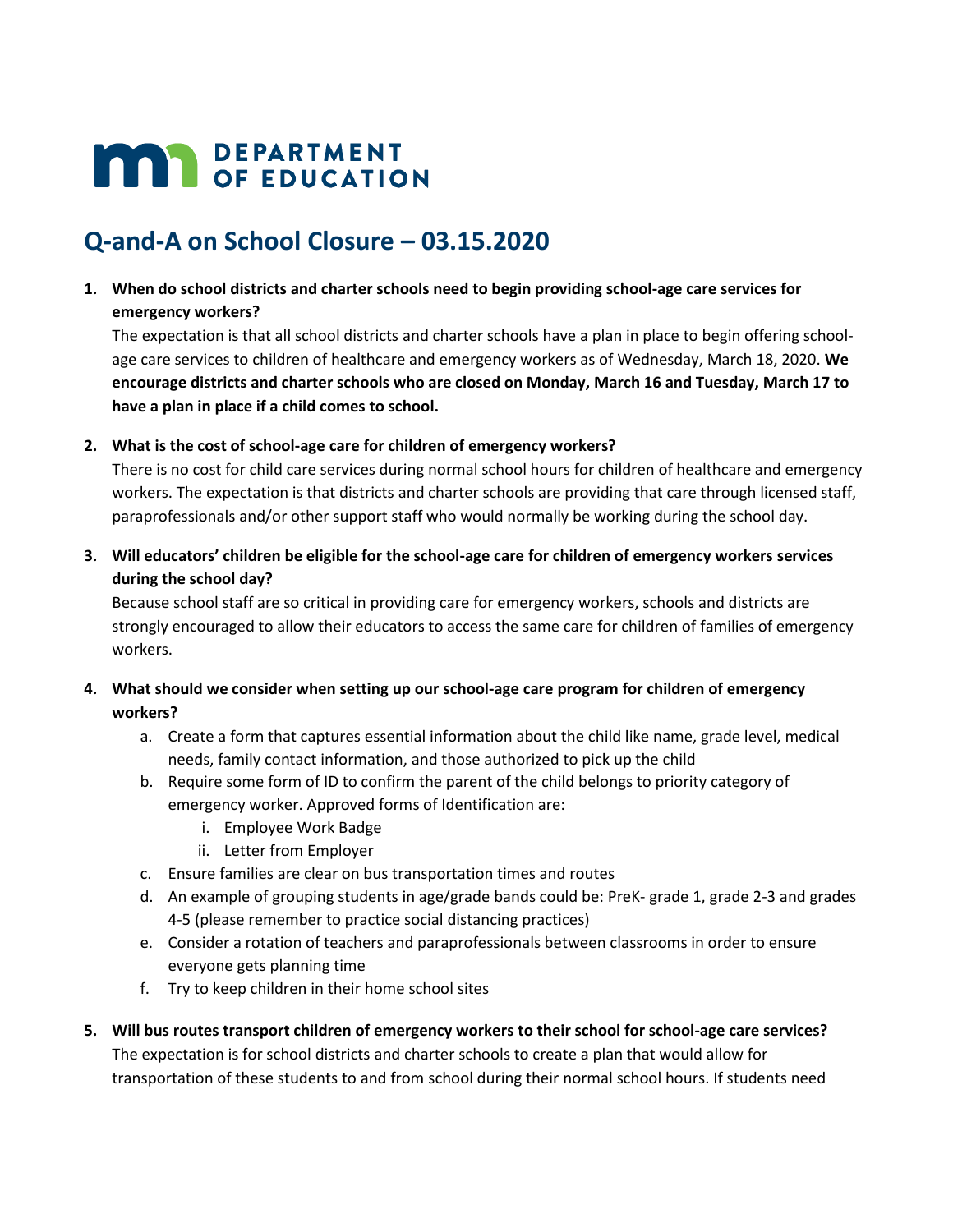before- or after-school care, their family will be responsible for transporting them to and from the school. However, if transportation for these services is normally provided, that transportation should continue.

**6. Are school districts and charter schools required to provide meals and school-age care for children of emergency workers during the time period of their already planned spring break?**

No. If a school district or charter school's spring break falls in the upcoming two week window, you do not have to provide meals or free childcare services during that time.

**7. When do school districts and charter schools need to begin providing meals to students outside of school?**

The expectation is that all school districts and charter schools have a plan in place to begin offering meals as of Wednesday, March 18, 2020. If you are a district or charter that does not have school on Monday and Tuesday, you are encouraged to do everything you can to ensure your most vulnerable populations have meals available.

- **8. Can school districts and charter schools begin implementing distance learning prior to March 30?** The eight days between March 18 and March 27 are for planning purposes only. The expectation is that school districts and charter schools plan for an unprecedented potential break in school: possibly 8 weeks of lessons delivered equitably for every student – those with IEPs and 504 Plans, those learning English as a new language, those who are experiencing homelessness, those who need mental health supports, all while determining and communicating with students and families how you are going to take attendance and distribute school meals daily. That is why eight days have been set aside for planning.
- **9. What should the school district or charter school communicate to parents who are concerned about student absences on the days before the March 18 Governor closure date?**

Districts and charters should exercise care and compassion when working with families who may choose to keep their children home from school on the days prior to the March 18 Governor closure date. We encourage districts and charters to reassure families of the low health risk in schools at this time, however, recognize that, even with that knowledge, there may be families who would still feel more comfortable keeping their students at home. It is important to reduce the burden of concern of these absent days on students and families as much as possible. Therefore, if a family chooses to have a child stay home during these two days, we encourage districts to consider all options to excuse the absence. This should be done on a case by case basis only in the situation when a family initiates this decision.

**10. When do school districts and charter schools need to have their distance learning plan posted to their website?**

The expectation is that school districts and charter schools will post their distance learning plans to their website before March 30, 2020. However, you are encouraged to keep your communities informed as you go about any relevant or timely information.

**11. Will schools still continue to practice the Minnesota Department of Health's guidelines on hygiene and social distancing while students are participating in school-age care?**

Yes. Hygiene and social distancing practices will be applied including washing hands, avoiding large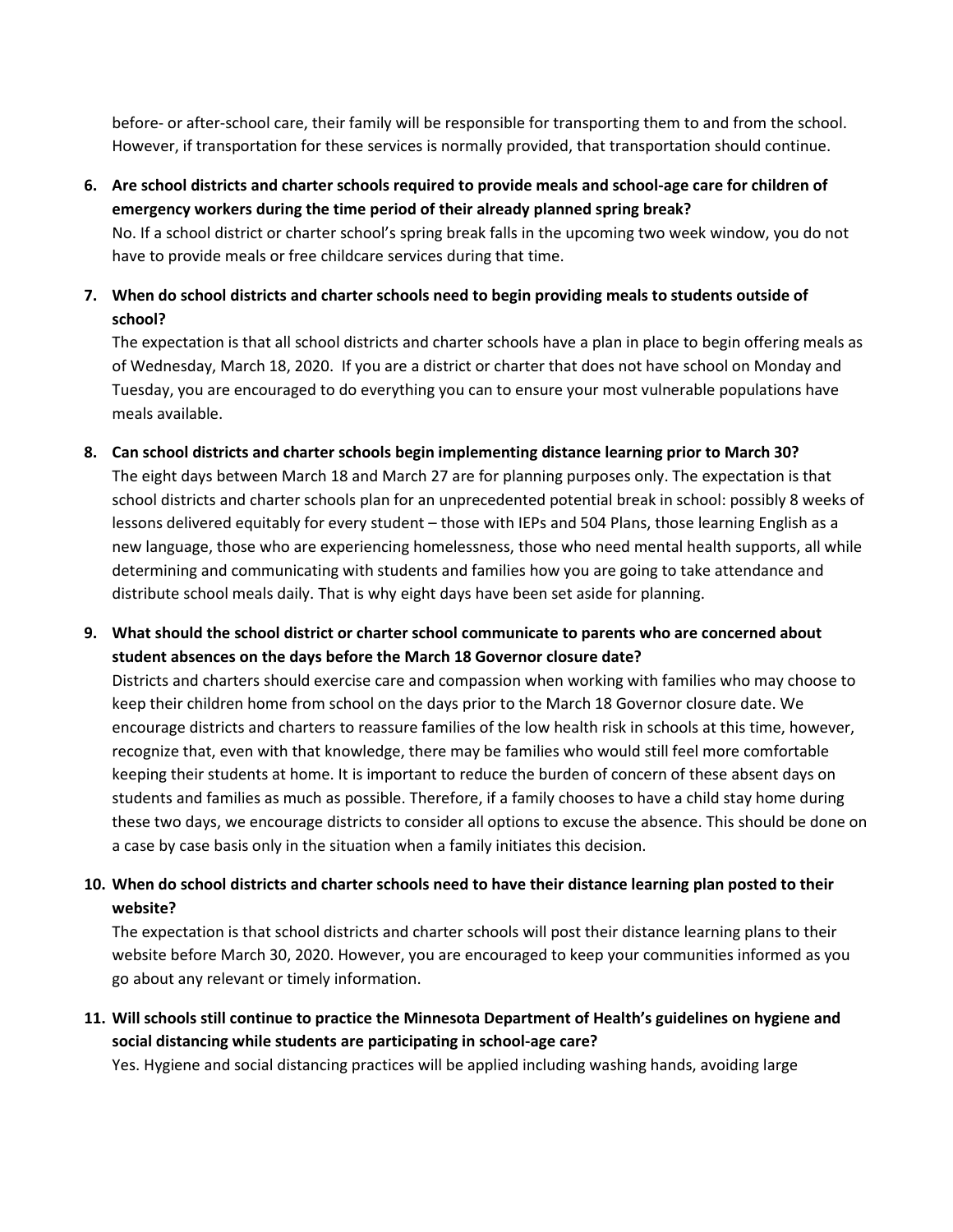gatherings of 250+ and maintaining 6 feet of distance for smaller groups. For more information, visit the [MDH Coronavirus disease web page for schools and child care.](https://www.health.state.mn.us/diseases/coronavirus/schools.html)

## **12. How do you define healthcare and emergency workers?**

See the section below calle[d Definitions: School-Age Care for Children of Emergency Workers.](#page-3-0)

## **13. Will school districts and charter schools receive state funding for ADMs during the closure?**

Yes. Regularly scheduled cash outflows to districts and charters will not be disrupted due to an infectious disease outbreak closure. Aid payments are not expected to change due to the loss of instructional days. General education revenue will be calculated as if students received instruction on those days.

**14. Are school districts and charter schools still expected to pay support staff during the school closure?** Yes. Because districts and charters will be receiving full funding for providing distance learning, it is expected that all staff, including non-salaried, hourly staff, will earn pay and benefits as planned in the school budget and bargaining agreements.

## **15. Is e-learning and distance learning the same thing?**

No. The Minnesota Department of Education is defining distance learning as providing students with access to appropriate educational materials and ensuring they receive daily interaction with their licensed teacher(s). E-learning is one method for delivery, but is not required as part of distance learning. Distance learning can be provided without the use of technology.

## **16. Can any program run in a school during the closure period?**

No. Aside from working on distance learning plans and care for children of emergency workers, there can be no additional programming in schools during the closure period.

## **17. Can superintendents subscribe to the website to get notifications when it is updated?** Yes. Sign up for notificat[ions.](https://public.govdelivery.com/accounts/MNMDE/subscriber/new?topic_id=MNMDE_1704)

## **MDE Contact Information for School Districts**

- For general questions about COVID-19, please email the Minnesota Department of Health or call their hotline at 651-201-3920.
- **•** For specific questions about online and distance learning, please contact [jeff.plaman@state.mn.us](mailto:jeff.plaman@state.mn.us)
- **For specific questions about school meal programs, please contact [monica.herrera@state.mn.us](mailto:monica.herrera@state.mn.us)**
- For specific questions about special education, please contact [robyn.widley@state.mn.us](mailto:robyn.widley@state.mn.us)
- For specific questions about civil rights compliance, please contact [marikay.litzau@state.mn.us](mailto:marikay.litzau@state.mn.us)
- For relevant guidance regarding how schools can protect civil rights during an outbreak, see the [U.S. DoE](https://www2.ed.gov/about/offices/list/ocr/docs/ocr-factsheet-ebola-201412.pdf) [Office for Civil Rights Fact Sheet released during the 2014 Ebola outbreak.](https://www2.ed.gov/about/offices/list/ocr/docs/ocr-factsheet-ebola-201412.pdf)
- For specific questions about state assessments, please contact [mde.testing@state.mn.us](mailto:mde.testing@state.mn.us)

## **Hotline for Families**

Below is a hotline that has been created for families to obtain information about childcare resources and other general questions about the school closure. While many of the details around specific plans will come at the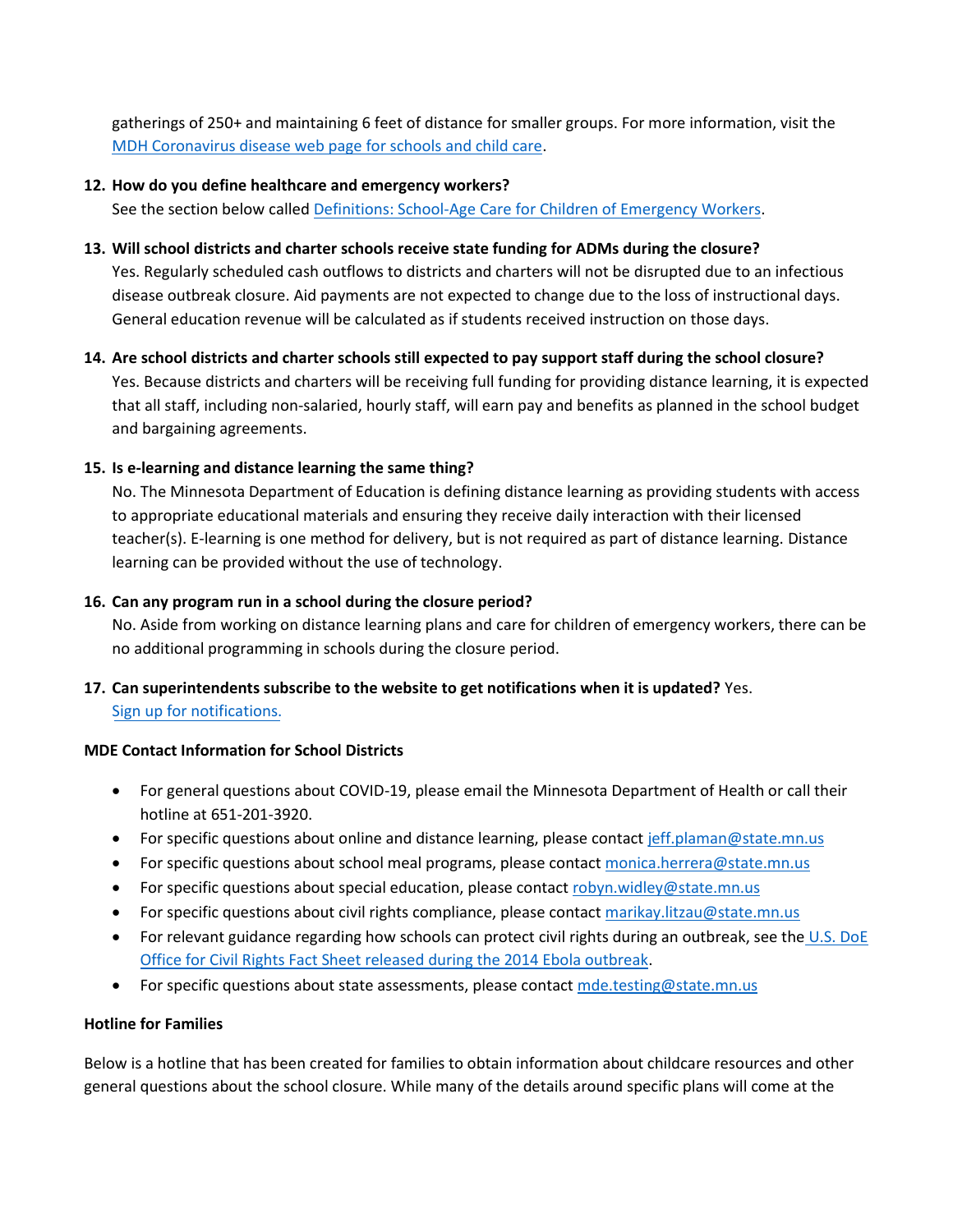district level, please feel free to share the hotline with your families to inquire about state level resources and questions.

The State Information Hotline at the State Emergency Operations Center (SEOC) will be staffed from 7 a.m. to 7 p.m. to answer questions about childcare resources and general questions during the time of school closure.

Metro: 651-297-1304

Greater Minnesota: 1-800-657-3504

## <span id="page-3-0"></span>**Definitions: School-Age Care for Children of Emergency Workers**

Under the Governor's Executive Order 20-20, free school-age care for the children of emergency workers (including providers of healthcare, emergency medical services, long-term and post-acute care; law enforcement personnel; personnel providing correctional services; public health employees; firefighters and other first responders; and court personnel) was outlined. The orders directed schools to provide care to, at a minimum, district-enrolled students aged 12 and under.

In order to ensure that we are providing for the needs of our students, we are clarifying the work that falls within each of the identified emergency workers categories.

## **Healthcare personnel include:**

- Personnel needed for direct care and critical administrative staff of the personnel needed for direct care
- Long-term facility personnel (full-time)
	- o Group Homes
	- o Residential Homes
	- o Nursing Homes
- Post-acute Care personnel (full-time)
	- o Long-term hospital
	- o In-patient rehabilitation
	- o Home Health
	- o Skilled nurses

### **Emergency Medical Services personnel (full-time)**

- Paramedics
- $\bullet$  FMTs
- Immediate supervisory staff
- EMS Operators and dispatchers

### **Law Enforcement personnel:**

- Full-time Police Officers and their supervisory staff
- Full-time Sheriffs and their supervisory staff
- Full-time State Patrol Officers and their supervisory staff
- 911 Operators and dispatchers their supervisory staff
- Full-time Investigators (at the discretion of their Agency Chief)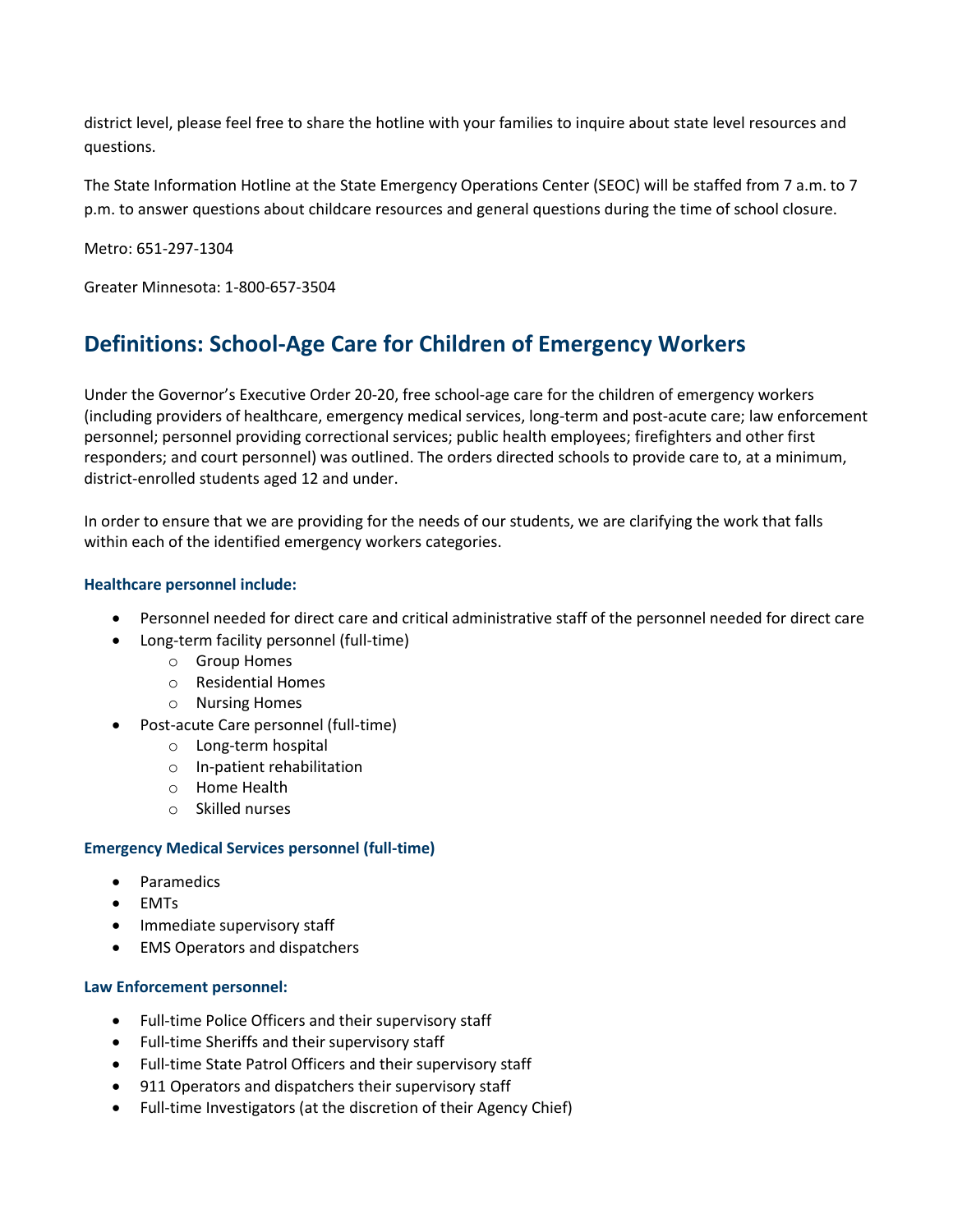## **Firefighter personnel:**

- Full-time firefighters
- Paid on call duty crew

## **Personnel providing Correctional services:**

*Minnesota Correctional Facility Staff*

- Corrections officers
- Correctional Lieutenants
- Correctional Captains
- Physical plant
- Correctional facility case managers
- Correctional facility educators and educational paraprofessionals
- Wardens
- Associate wardens
- Correctional facility office assistants
- Correctional facility nurses and supervisors
- Correctional program therapists
- Correctional facility IT staff
- Correctional facility Human Resources staff
- Correctional facility financial services personnel
- Correctional facility records personnel
- Correctional facility safety officers

## *Centralized Correctional Operations Personnel*

- Medical director
- Director of health services
- Reentry Services personnel
- Policy and legal services personnel
- Offender transportation personnel
- Centralized records personnel
- Centralized human resources personnel
- Investigators Office of Special Investigations/Professional Accountability
- Minnesota Department of Corrections personnel assigned to Incident Management Team
- Minnesota Department of Corrections personnel assigned to Continuity of Operations team
- Minnesota Department of Corrections government and community relations personnel
- Minnesota Department of Corrections Hearings and Release Unit personnel
- Minnesota Department of Corrections Behavioral Health Unit personnel
- Minnesota Department of Corrections Communications Unit
- Minnesota Department of Corrections Office of Commissioner

## *Minnesota Correctional Supervision Services*

- State Probation officers and supervisors
- State Probation agents and supervisors
- State Supervised release agents and supervisors
- State intensive supervised release agents and supervisors